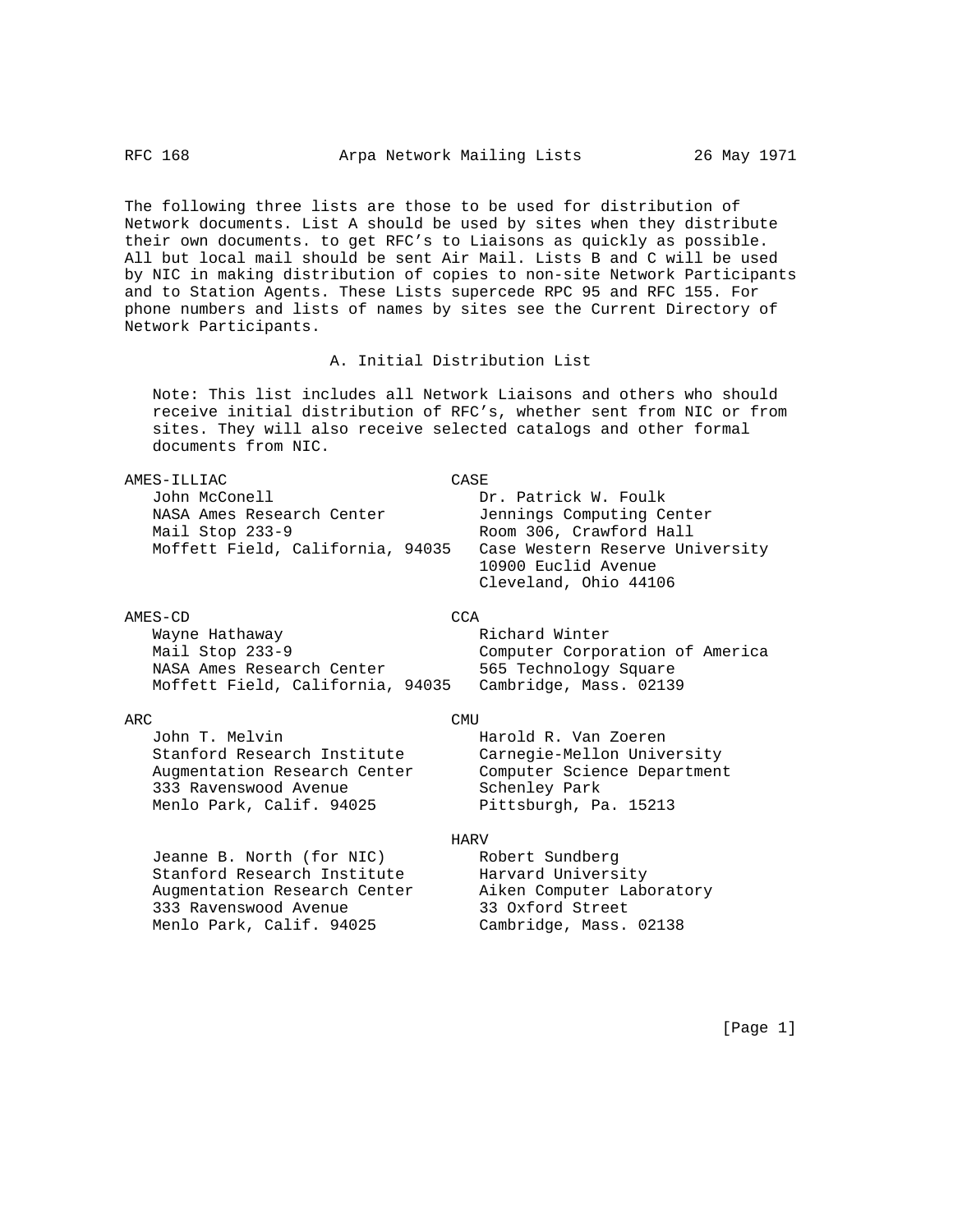ARPA **IBMW** Dr. Lawrence G. Roberts Douglas McKay Advanced Research Projects Agency IBM Watson Research Center 1400 Wilson Boulevard P.O. Box 218 Arlington, Virginia 22209 Yorktown Heights, N.Y. 10598 BBN-SCI ILL Dan Murphy James Madden Bolt Beranek and Newman Inc. University of Illinois 50 Moulton Street Center for Advanced Computation Cambridge, Mass. 02138 168 Engineering Research Lab. Urbana, Illinois 61801 BBN-SYS LINC-67 Alex McKenzie and Goel Winett Bolt Beranek and Newman Inc. Mass. Institute of Technology 50 Moulton Street and Lincoln Laboratory Cambridge, Mass. 02138 244 Wood Street Lexington, Mass. 02173 INC-TX2 SU-AI William Kantrowitz **James A.** (Andy) Moorer Mass. Institute of Technology Stanford University Lincoln Laboratory Computation Center, AI Project 244 Wood Street Stanford, Calif. 94305 Lexington, Mass. 02173 MAC SU-HP Albert Vezza and a Edward A. Feigenbaum Mass. Institute of Technology Stanford University Project MAC and the Meuristic Programming 545 Technology Square Department of Computer Science Cambridge, Mass. 02139 Serra House Stanford, Calif. 94305 MITRE UCLA-CCN David Wood **Robert Braden**  MITRE Corporation University of California at L.A. Information Systems Dept., W140 5308 Math Sciences Building Westgate Research Park Los Angeles, Calif. 90024 McLean, Va. 22101

## NBS UCLA-NMC

Thomas N. Pyke, Jr. Ari Ollikainen Center for Computer Sciences and Computer Science Department Technology 3732 Boelter Hill Washington, D.C. 20234 Los Angeles, Calif. 90024

National Bureau of Standards University of California at L.A.

[Page 2]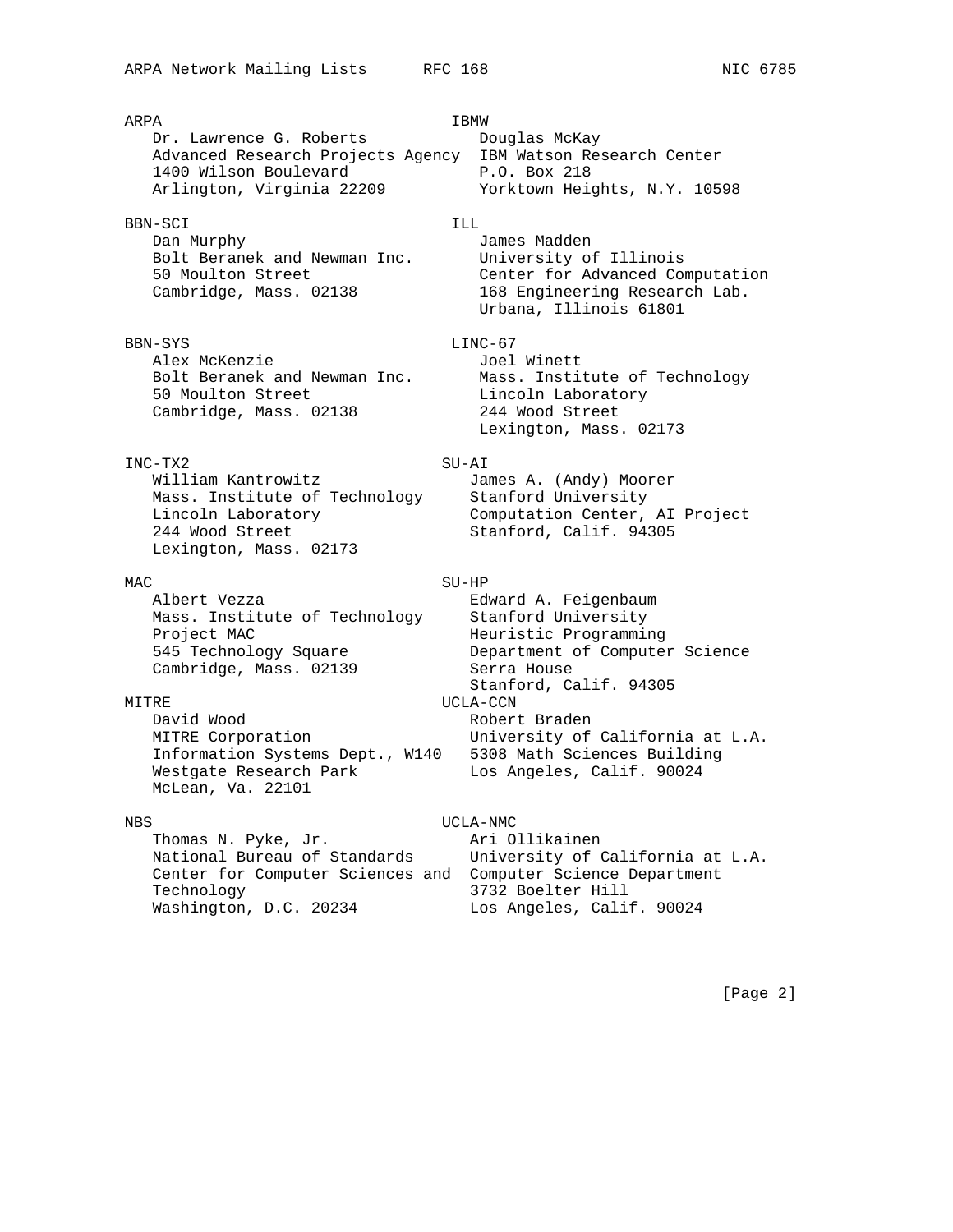NIC Steve Crocker (for ARPA Office see ARC Liaison) University of California at L.A. Computer Science Department 3732 Boelter Hill Los Angeles, Calif. 90024 RADC UCSB Thomas Lawrence **Interest Contains Tames** White Rome Air Development Center(ISIM) Univ. of Calif. at St. Barbara Griffiss Air Force Base **Computer Research Laboratory**  Rome, New York 13440 Santa Barbara, Calif. 93106 RAND USC John Heafner **Dr. Richard E. Kaplan**  Rand Corporation University of Southern Calif. Computer Science Department School of Engineering Santa Monica, Calif. 90406 Los Angeles, Calif. 90007 RAY UTAH Thomas O'Sullivan Barry D. Wessler Raytheon Data Systems **University** of Utah 1415 Boston-Providence Turnpike Computer Science / IRL Norwood, Mass. 02062 Salt Lake City, Utah 84112 SDC

 Abe Landsberg System Development Corporation 2500 Colorado Avenue Santa Monica, Calif. 90406

## SRIAI

 Michael Weber Stanford Research Institute Artificial Intelligence Group 333 Ravenswood Avenue Menlo Park, Calif. 94025

## B. List for Distribution from NIC

 Note: These Network participants will receive all formal Network documents sent from NIC, in the mailing to Liaisons when such is made, otherwise at the time documents are sent to Station Agents.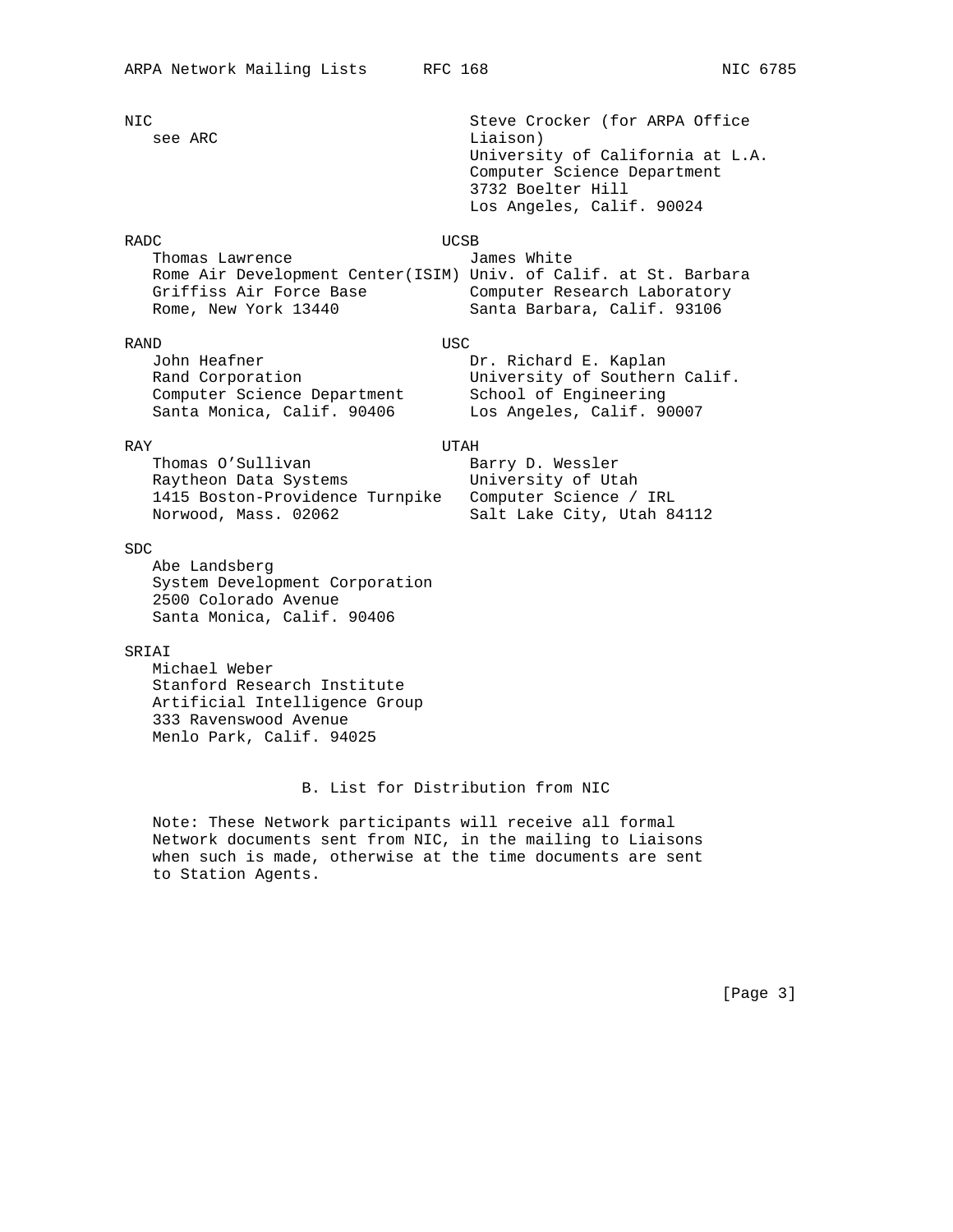| <b>CCCTF</b>                              | WASHU                       |  |
|-------------------------------------------|-----------------------------|--|
| C. D. Shepard                             | Marianne Pepper             |  |
| Canadian Computer Communications          | Washington University       |  |
| Task Force                                | Computer Systems Laboratory |  |
| 100 Metcalfe Street                       | 724 South Euclid Avenue     |  |
| 4th Floor                                 | St. Louis, Mo. 63110        |  |
| Ottawa 2, Canada                          |                             |  |
|                                           |                             |  |
| DART                                      | WATERU                      |  |
| Prof. Robert F. Hargraves                 | Prof. Donald Cowan          |  |
| Kiewit Computation Center                 | Dept. of Computer Science   |  |
| Dartmouth University                      | University of Waterloo      |  |
| Hanover, New Hampshire 03755              | Waterloo, Ontario, Canada   |  |
|                                           |                             |  |
| <b>EDUCOM</b>                             |                             |  |
| John LeGates<br><b>EDUCOM</b>             |                             |  |
| 100 Charles River Plaza                   |                             |  |
| Boston, Mass. 02114                       |                             |  |
|                                           |                             |  |
| MERIT                                     |                             |  |
| Alfred Cocanower                          |                             |  |
| MERIT Computer Network                    |                             |  |
| 611 Church Street                         |                             |  |
| Ann Arbor, Michigan 48104                 |                             |  |
|                                           |                             |  |
| NETH                                      |                             |  |
| Tjaart Schipper                           |                             |  |
| 13 Marijkestraat                          |                             |  |
| Leiderdorp, Netherlands                   |                             |  |
|                                           |                             |  |
| SUNY                                      |                             |  |
| Prof Art J. Bernstein                     |                             |  |
| SUNY Stoneybrook                          |                             |  |
| Dept. of Computer Science                 |                             |  |
| Stoneybrook, L.I., N.Y. 11790             |                             |  |
|                                           |                             |  |
| UCI                                       |                             |  |
| Prof. David Farber                        |                             |  |
| Dept. of Information and Computer Science |                             |  |
| University of California                  |                             |  |
| Irvine, Calif. 92664                      |                             |  |
| UKICS                                     |                             |  |
| Prof. Peter Hirstein                      |                             |  |
| Institute of Computer Science             |                             |  |
| 44 Gordon Square                          |                             |  |
| London, W.C.1, England                    |                             |  |
|                                           |                             |  |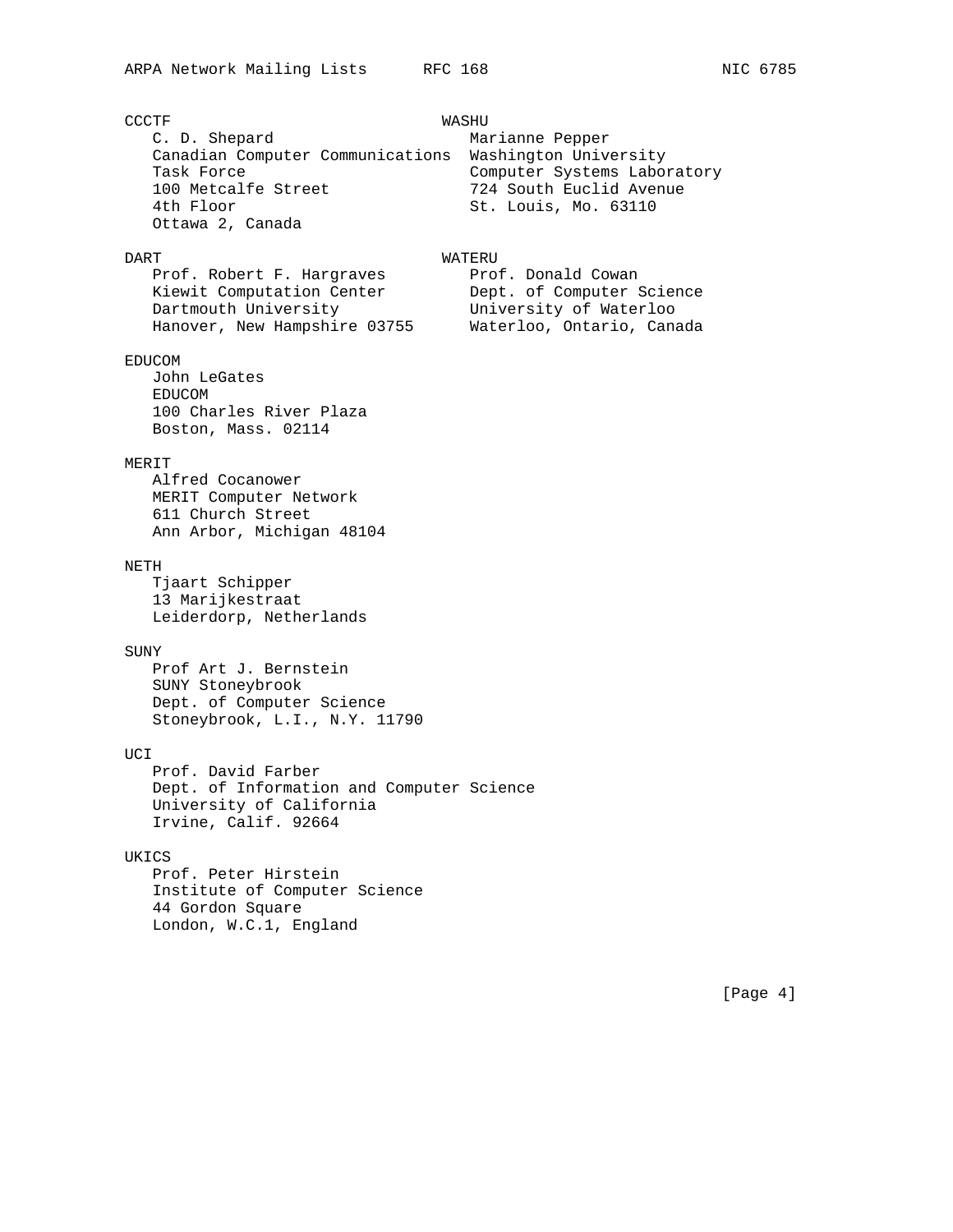# C. NIC Station Agents

 Note: Station Agents receive copies from NIC of all documents distributed to Liaisons, as well as documents sent as part of a Station collection. A mailing is made to Station Agents once a week, or oftener when quantity warrants.

AMES-ILLIAC NARV Stan Golding The Robert Sundberg Mail Stop 233-13 Harvard University NASA Ames Research Center Aiken Computation Laboratory Moffett Field, Calif. 94035 33 Oxford Street Cambridge, Mass. 02138 AMES-CD IBMW See AMES-ILLIAC Douglas McKay P.O. Box 218 ARC ILL SERVICE SERVICE SERVICE SERVICE SERVICE SERVICE SERVICE SERVICE SERVICE SERVICE SERVICE SERVICE SERVICE Cindy Page Nan Brown Stanford Research Institute University of Illinois Augmentation Research Center Center for Advanced Computation 333 Ravenswood Ave. 168 Engineering Research Lab. Menlo Park, Calif. 94025 Urbana, Ill. 61801 ARPA LINC-67 Margaret Goering The Carol Mostrom Advanced Research Projects Agency Mass. Institute of Technology 1400 Wilson Boulevard Lincoln Laboratory Arlington, Va. 22209 244 Wood Street Lexington, Mass. 02173 BBN-SCI LINC-TX2 See BBN-SCI See LINC-67 CASE MAC John Barden **Frances L. Yost**  Case Western Reserve University Mass. Institute of Technology Computing and Informat. Sciences Project MAC

Cleveland, Ohio 44106 Cambridge, Mass. 02139

## [Page 5]

10900 Euclid Ave. 545 Technology Square

 IBM Watson Research Center Yorktown Heights, N.Y. 10598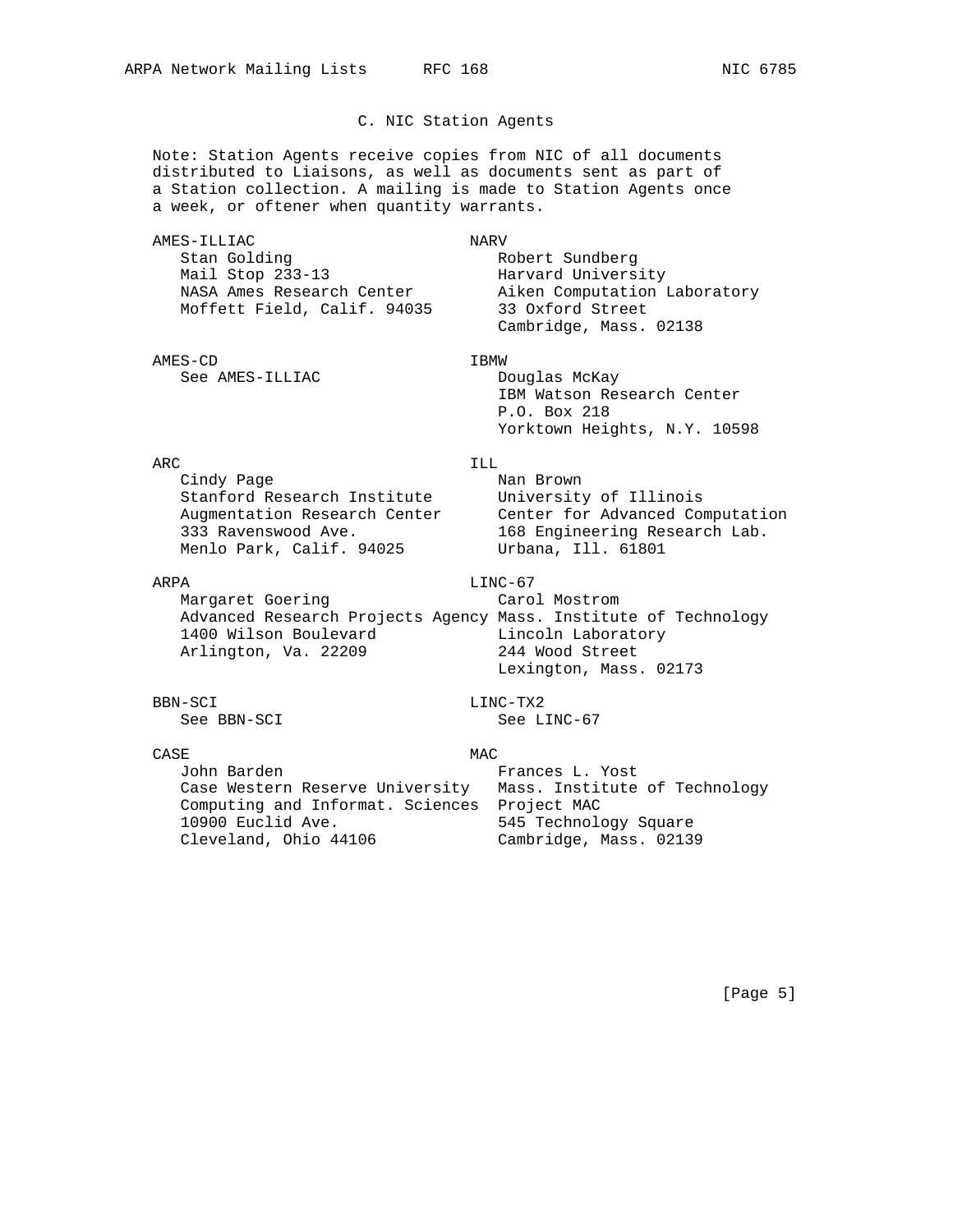CCA MITRE Martha Ginsberg Computer Corporation of America Mitre Corporation 565 Technology Square Information Systems Dept. W140 Cambridge, Mass. 02139 Westgate Research Park

### CMU NBS

Carolyn Lisle Mrs. Shirley Watkins Computer Science Department Bldg. 225, Room B216 Schenley Park Washington, D.C. 20234 Pittsburgh, Pa. 15213

### NIC UCSB

# RADC USC

Linda Connelly **Merilee** Osterboudt Rome, New York 13440

### RAY UTAH

Laura White  $\blacksquare$  Nancy Bruderer Raytheon Data Systems **University** of Utah 1415 Boston-Providence Turnpike Computer Science / IRL Norwood, Mass. 02062 Salt Lake City, Utah 84112

## SDC

 Judith C. Needham System Development Corporation Information Porcessing Information Center 2500 Colorado Avenue Santa Monica, Calif. 90406

## SRIAI

 Rilla Reynolds Stanford Research Institute Artificial Intelligence Group 333 Ravenswood Avenue Menlo Park, Calif. 94025

McLean, Va. 22101

Carnegie Mellon University National Bureau of Standards

See ARC **Elizabeth Gibson**  Univ. of Calif. at St. Barbara Computer Research Laboratory Santa Barbara, Calif. 93106

University of Southern Calif. Rand Corporation<br>Griffiss Air Force Base Olin Hall of Engineering<br>Rome, New York 13440 Room 340 Los Angeles, Calif. 90007

# [Page 6]